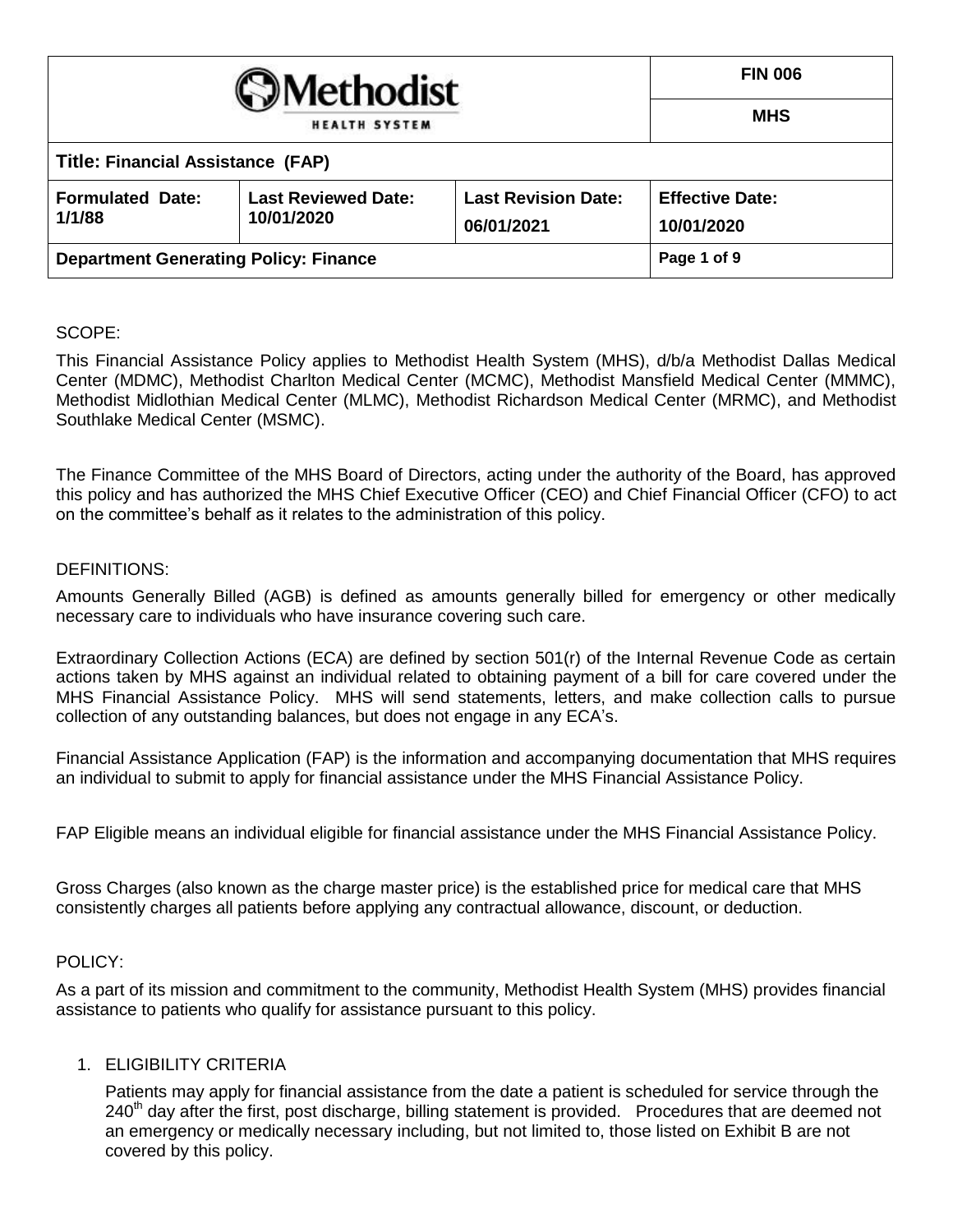Each patient's situation will be evaluated according to relevant circumstances, such as income level, family size, resources available to the patient or patient's family when determining the ability to pay the patient account balance. Taking this information into consideration, the attached Financial Assistance Eligibility Discount Guidelines (Exhibit C) are used to determine what amount of financial assistance, if any, would be applied to the patient account balance after payment by all third parties. In certain extraordinary cases where these factors may not accurately reflect the patient's ability to pay, MHS may, solely for purpose of determining whether an individual who may not qualify for assistance pursuant to the guidelines set out in Exhibit C may otherwise qualify for assistance, take into account the earning status and potential of the patient and family, and frequency of their hospital and medical bills.

Except as indicated in the MHS Provider List (Exhibit D), the financial assistance offered under this policy does not apply to services provided by any physicians or other professionals.

## 2. COMMITMENT TO PROVIDE EMERGENCY MEDICAL CARE

Regardless of an individual's ability to qualify under this FAP, each MHS hospital facility will provide, without discrimination, care for any emergency medical condition. In 1986, the U.S. federal government passed Section 1867 of the Social Security Act (42 U.S.C. 1395dd) also known as the Emergency Medical Treatment and Labor Act (EMTALA). This act requires any hospital that accepts payments from Medicare to provide care to any patient who arrives in its emergency department for treatment. Further information regarding which services are covered or not covered is attached as Exhibit B.

No person shall be excluded from consideration for financial assistance based on race, creed, color, religion, gender, national origin, disability, age, sexual orientation, gender expression, or marital status. MHS will not engage in actions that discourage individuals from seeking emergency medical care, such as by demanding that emergency department patients pay before receiving treatment for emergency medical conditions or by permitting debt collection activities that interfere with the provision, without discriminations of emergency medical care.

## 3. METHOD FOR APPLYING OR OBTAINING FINANCIAL ASSISTANCE

#### 3.1 Application Process

Individuals may request financial assistance by completing and submitting a financial assistance application. Applications are available at all main patient registration sites and emergency rooms, or on the hospital web site, [http://info.mhd.com/fap.](http://info.mhd.com/fap) Printed free copies may also be obtained at 4040 N Central Expressway, Suite 601, Dallas, TX 75204 or by calling 214-947-6300 or toll free 866-364-9344 and requesting they be mailed.

Patients approved through another assistance application may qualify for financial assistance under this policy as long as the same items on the MHS Assistance Application are satisfied or documentation as to why they were not satisfied is included.

#### 3.2 Presumptive Eligibility for Financial Assistance

MHS may conclude, without a completed assessment of eligibility that a favorable qualification for charity may be appropriate. In the event there is no application or incomplete documentation to support a patient's eligibility for charity care, MHS may use outside agencies in determining estimated income amounts for the basis of determining charity care eligibility consistent with applicable legal requirements. Once determined, due to the inherent nature of the presumptive circumstances, the only discount that can be granted is a 100% write off of the account balance.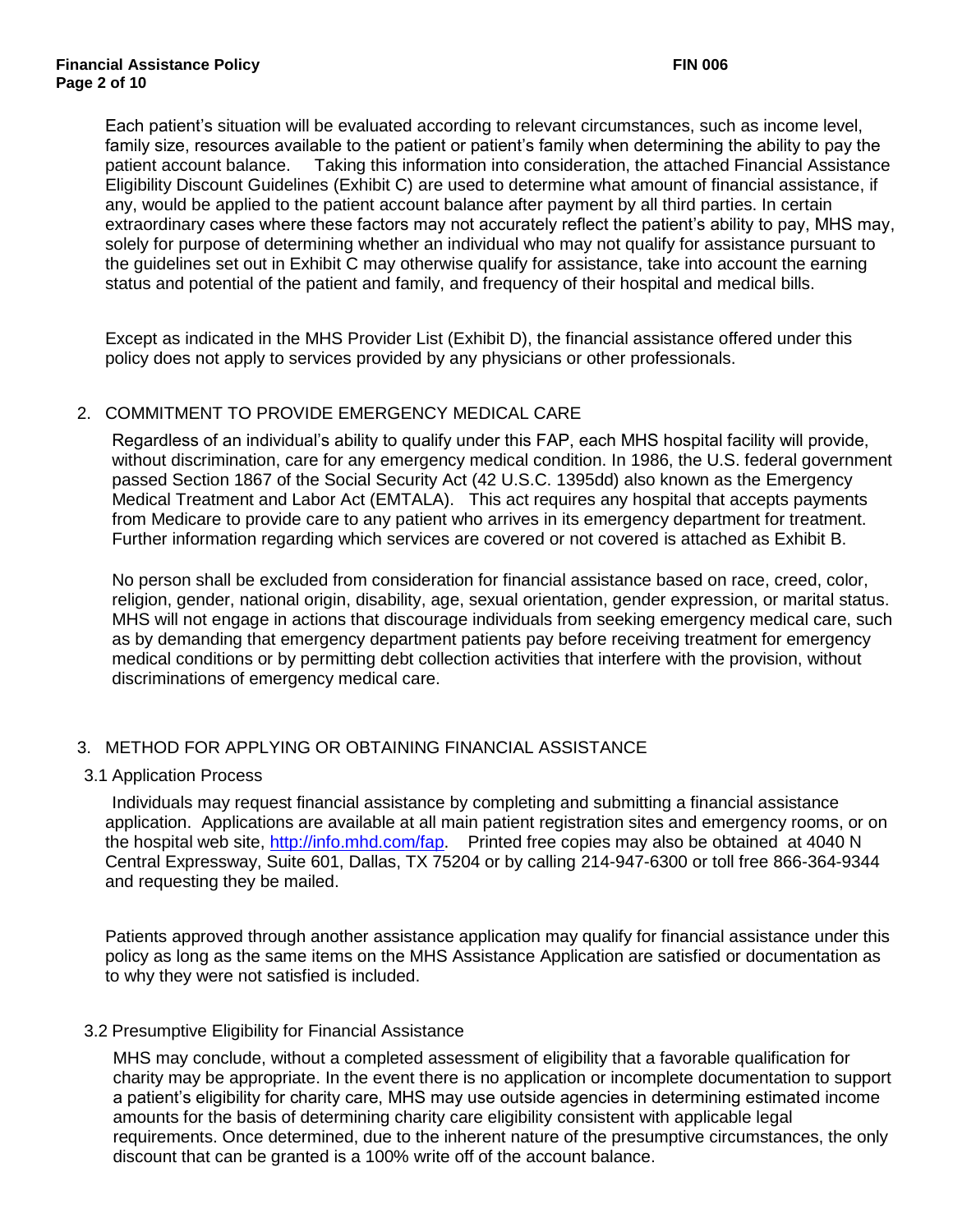## 4. BASIS FOR CALCULATING AMOUNTS CHARGED

The level of financial assistance is determined based on the classification of a patient as Financially Indigent or Medically Indigent, as defined below. Once a patient is determined to qualify for financial assistance, MHS will limit the amount charged for any emergency or other medically necessary care provided to not more than the amounts generally billed (AGB) to individuals with insurance covering that care. To determine AGB, MHS has adopted the "Look Back Method" as defined by Internal Revenue Service Code Section 501(r) in which the AGB is based on the claims during the prior fiscal year and includes Medicare fee-for service as well as all other private health insurers.

MHS applies one system-wide AGB rate for all hospitals adopting the FAP. The AGB is calculated annually and the MHS Chief Financial Officer will determine the system-wide AGB rate, which cannot be more than the lowest individual hospital AGB. AGB percentages are applied by the 120<sup>th</sup> day after the end of the 12- month calendar year period the hospital facility used in calculating the AGB percentages. The current AGB rate being applied by all of the hospital facilities listed below is 25.5%.

In the event the outstanding patient balance plus any prior payments for the claim in question is greater than the total amount that should be owed when the appropriate discount is applied, MHS will, as appropriate, write-off any balance owed and/or refund any amounts paid in excess of what the patient owes when the discount is applied. For example, if a patient qualifies for a 100% discount due to being Financially Indigent, any amounts collected by MHS from such patient will be refunded to the patient. MHS will take reasonable steps to ensure any prepayments or deposits paid in connection with receiving medically necessary care do not exceed AGB, in order to comply with the safe harbor requirements of section 1.501(r)-5(d) of the Federal Income Tax Regulations.

Current AGB by hospital facility: $1$ MDMC: 30.5% MCMC: 25.5% MMMC: 30.0% MRMC: 32.4% MLMC: 30.0%

MSMC: 40.7%

4.1 Financially Indigent

"Financially Indigent" means a patient meets the following two criteria: (i) who is uninsured or underinsured; and (ii) whose annual income is equal to or less than the amounts set forth in Exhibit C for financial indigent. These patients are eligible for a 100% discount on amounts owed.

4.2 Medically Indigent

 $\overline{a}$ 

 $<sup>1</sup>$  The percentages set forth here are the percentages as of the date the version of this policy was adopted by the Finance Committee of</sup> the MHS Board of Directors on July 22, 2019. The Finance Committee has delegated authority to the MHS CFO to make annual changes to these percentages as needed to comply with federal regulations governing financial assistance [provided by a tax exempt health care entity.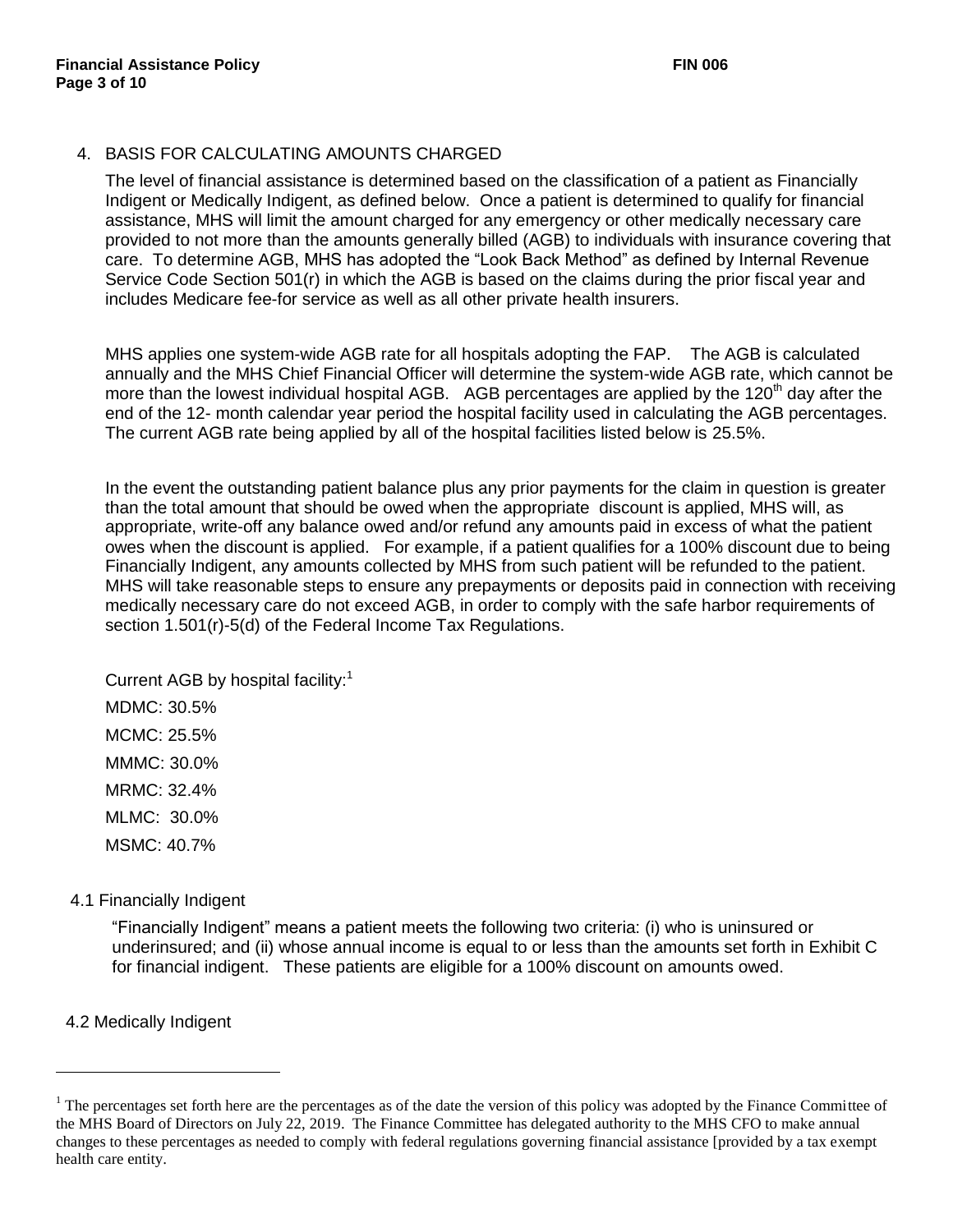"Medically Indigent" means a patient with medical or hospital bills from MHS, after payment by all third parties, are equal to or greater than 5% of the patient's yearly household income and whose annual income is greater than 200% but less than or equal to 500% of the federal poverty guidelines (Exhibit C). These patients will owe the lesser of the patient's account balance or 10% of the patients' gross charges not to exceed the calculated AGB amount as described in item 4.

## 5 DETERMINATION OF FINANCIAL ASSISTANCE

#### 5.1 Financial Assistance Assessment

Determination of financial assistance will be in accordance with procedures that may involve:

5.1.i An application process, which requires the patient or designee to supply information and documentation to determine financial need; and/or 5.1.ii The use of credit reports or other publicly available information that provides documentation to determine financial need when a patient does not provide a financial assistance application or supporting documentation.

## 5.2 Definition of Household Income and Household Size

5.2.i. Household Income for adults will be defined as the yearly household income which is the sum of the total yearly gross income or estimated yearly income of the patient and the patient's spouse if applicable. If the patient is a minor, the household income of the legal guardian(s) will be used.

5.2.ii. Household Size includes the patient, the patient's spouse, and any dependents. If patient is a minor, calculating the Household size, includes the patient, patients mother, the patients father dependents of the patients mother and dependents of the patients father.

#### 5.3 Income Verification

5.3.i. MHS will accept the following third party documentation as income verification in determining if a patient qualifies for financial assistance: Individual tax return; Wage and Tax Statement; IRS Form W-2; pay check remittance; bank statements; Social Security payment remittance; Unemployment Compensation Determination Letters; unemployment insurance payment notice; Worker's Compensation payment remittance; response from a credit inquiry; or other publicly available information.

5.3.ii. When third party documentation as outlined above is unavailable, MHS will determine Household Income in either of the following ways:

I. Obtaining the patient's or responsible party's Written Attestation on a completed Financial Assistance Application that is signed by either the patient or responsible party attesting to the validity of the patient's income information that was provided;

II. In the above instance where the patient or responsible party is unable to provide the requested Written verification of the patient's or responsible party's income, the patient or responsible party is required to provide a verbal explanation of the patient or responsible party's Household income.

Reasonable attempts will be used to verify the responsible party's or patient's verbal attestation.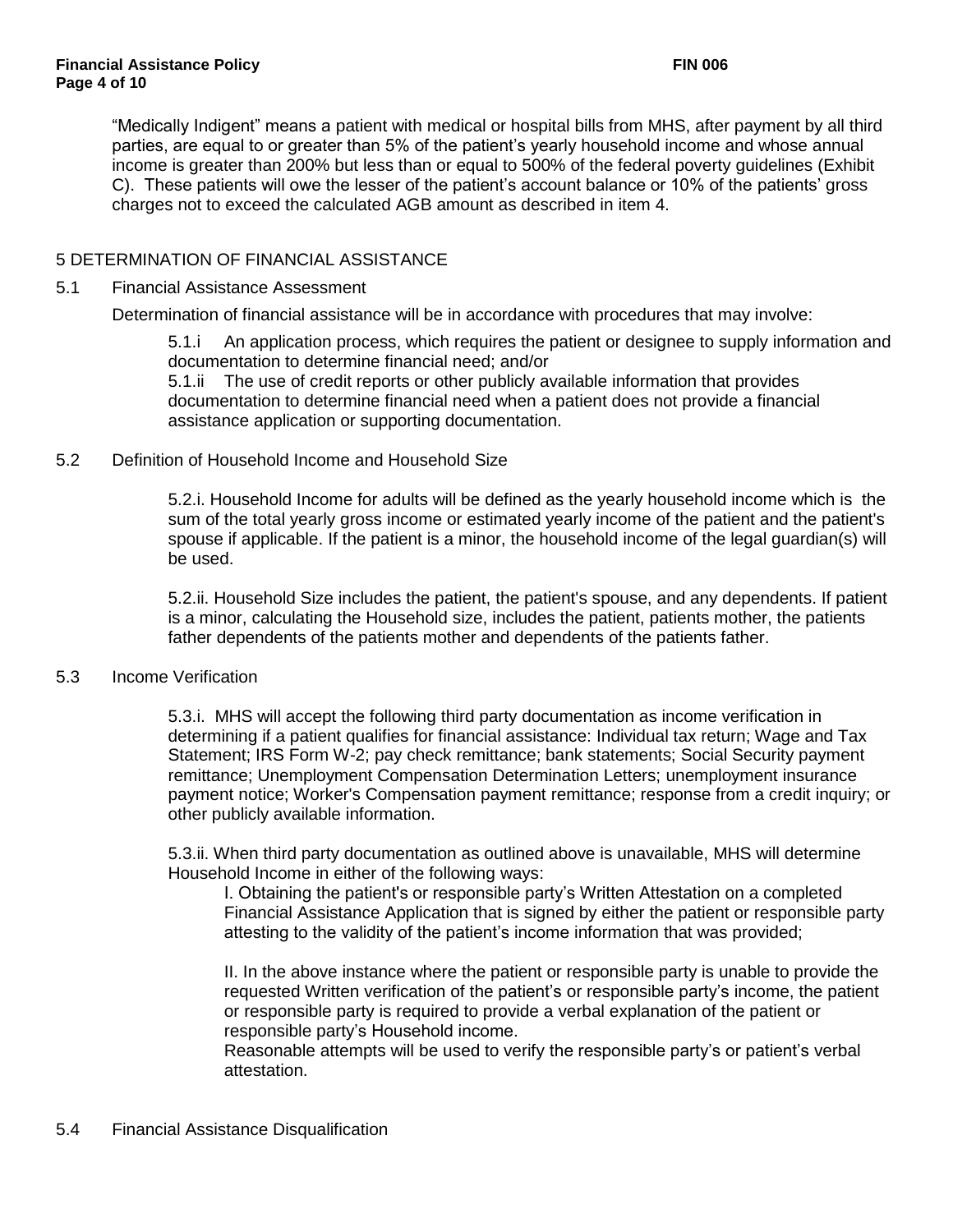Financial assistance will be denied if the patient or patient guarantor provides false information including information related to income, household size, assets, or other resources that could provide a financial means to pay for services.

A patient must exhaust all other payment options, including private coverage, federal, state, and local medical assistance programs. In addition, a patient must fully cooperate and comply with eligibility requirements for any identified funding services, including COBRA coverage and State Medicaid applications where a patient might qualify for other financial assistance. If a patient does not pursue or cooperate financial assistance may be denied, or if approval is on file, financial assistance may be revoked and the patient would become responsible for any remaining balances.

If a patient receives a third party financial settlement associated with care provided at MHS, financial assistance may be denied. MHS expects the patient to use the settlement amount to satisfy any patient account balances.

A patient's failure to provide information necessary to complete a financial assessment may result in a financial assistance denial. MHS will make efforts to obtain the incomplete information, which may include written and verbal requests for the information needed, however the patient is responsible for responding to the information requests.

5.5 Financial Assistance Expiration

Financial assistance approvals remain active for 180 days post the application approval date.

#### 6 MEASURES TO PUBLICIZE THE FINANCIAL ASSISTANCE POLICY

The measures used to widely publicize this policy to the community and patients includes, but are not limited to the following:

#### 6.1 Community Notification

The Financial Assistance Policy (FAP), Assistance Application, and Plain Language Summary are posted on the MHS website at the following location: http://info.mhd.com/fap

The FAP shall be made widely available to members of the public by publishing a plain language summary in the largest local print media of the MHS service area.

At all main patient registration points, emergency rooms and in such other locations as the hospital deems likely to give notice of the charity care program and policies the hospital shall post a multilingual notice which will include instructions on how to obtain a free printed version of the plain language summary, the FAP and an application for financial assistance.

Each MHS hospital shall report annually to the Texas Department of Health and the Internal Revenue Service the amount of financial assistance and government-sponsored indigent health care provided to patients, as defined by applicable law.

#### 6.2 Personal Notification

Paper copies of the financial assistance policy, assistance application, and plain language summary are made available to all patients upon request and without charge from MHS facility registration areas. Paper copies may also be obtained at 4040 N Central Expressway, Suite 601, Dallas, TX 75204 or by calling 214-947-6300 or toll free 866-364-9344 and requesting they be mailed.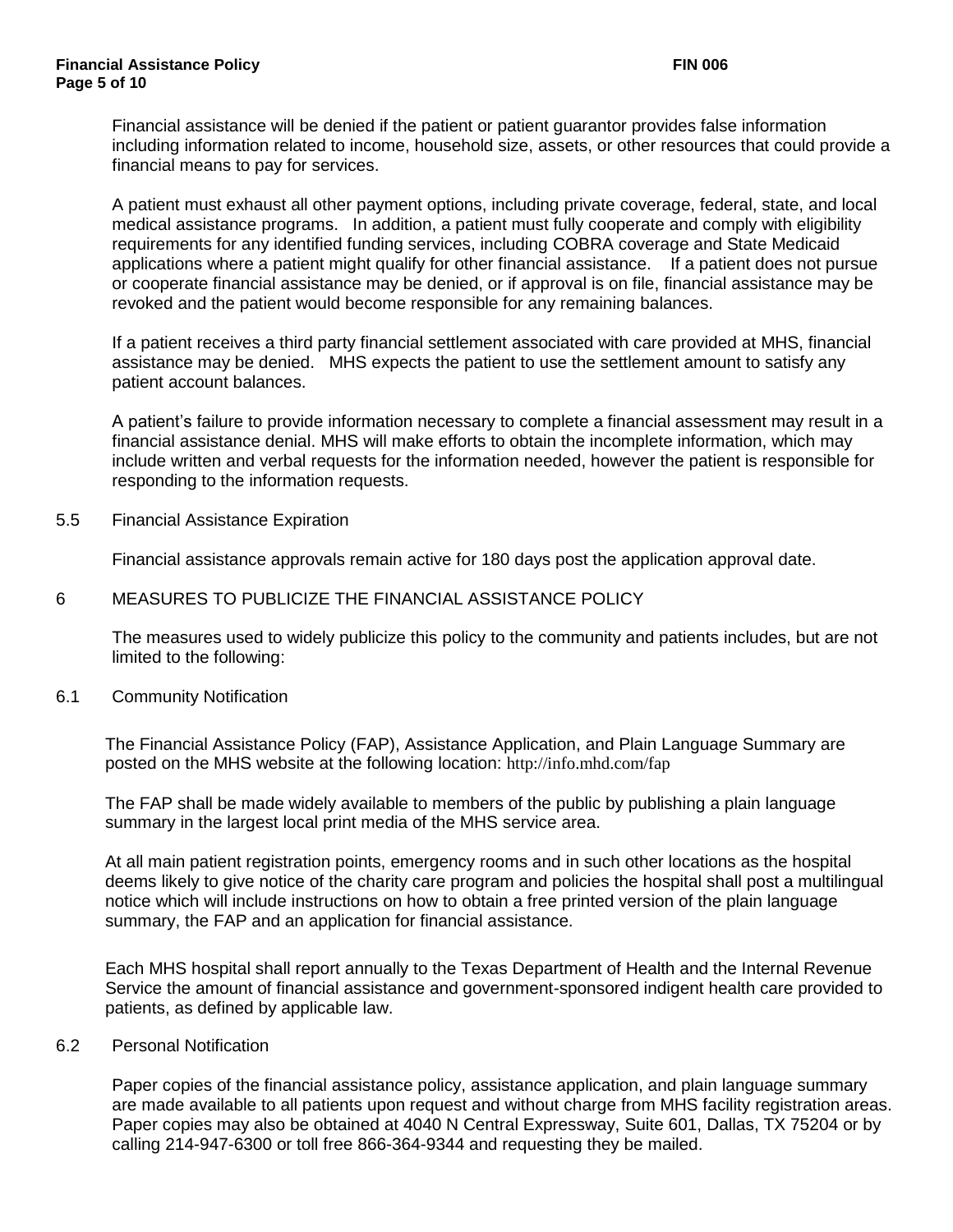Billing statements include a notice that informs and notifies patients about the availability of financial assistance and include a phone number for inquiries about financial assistance.

MHS financial counselors or central billing office staff may discuss the financial assistance policy, assistance application, and plain language summary in person or during customer service phone contacts with patients

Translations of this policy are available in the languages listed on Exhibit A and may be obtained on the website listed above or at the offices listed above.

#### 7 RELATIONSHIP TO COLLECTION POLICIES

During the financial assistance verification process, the patient will remain an uninsured patient and subject to MHS Patient Billing and Collection Policy. A copy of the MHS Patient Billing and Collection Policy may be obtained free of charge by contacting the Central Billing Office at 4040 N Central Expressway, Suite 601, Dallas, TX 75204 or by calling 214-947-6300 or toll free 866-364-9344 and requesting a mailed copy.

Once a patient qualifies for financial assistance, MHS will not pursue collections on the accounts qualified for assistance. Any balances remaining after the financial assistance discount is applied will be billed and collected according to the MHS Billing and Collection Policy.

MHS's Director of Patient Accounts will be responsible for the determination that reasonable efforts have been made to determine if a patient is FAP eligible. Further the MHS Director of Patient Accounts will be responsible for recommending a financial assistance classification. The MHS Senior Vice President or Vice President of Corporate Collections, who are authorized by the Executive Vice President/Chief Financial Officer, must approve the classification.

| <b>APPROVED BY:</b> | electronic approval as indicated | CFO |
|---------------------|----------------------------------|-----|
|                     |                                  |     |
|                     |                                  |     |

APPROVED BY: electronic approval as indicated\_\_\_\_\_\_\_\_\_\_ CEO

Methodist Hospitals of Dallas d/b/a Methodist Health System (MHS) adopts the following policy and procedure for, d/b/a Methodist Charlton Medical Center (MCMC), d/b/a Methodist Dallas Medical Center (MDMC), d/b/a Methodist Mansfield Medical Center (MMMC), and d/b/a Methodist Richardson Medical Center (MRMC).

The office responsible for this policy is the Corporate Finance Department Questions about this Memorandum or suggestions for improvement should be directed to the MHS Executive Vice-President/Chief Financial Officer at 214-947-4510.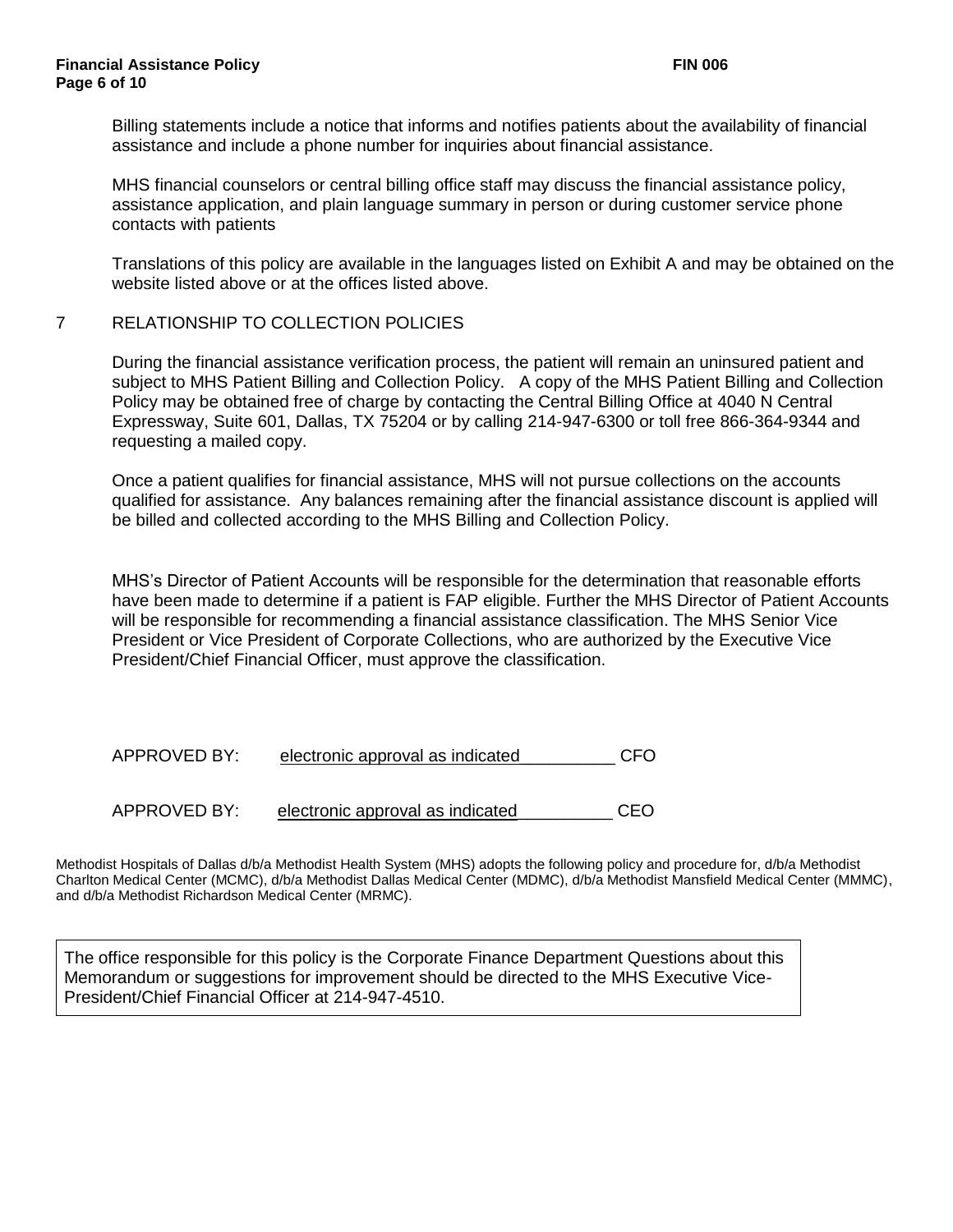# FINANCIAL ASSISTANCE POLICY EXHIBIT A

Translations for this policy are available in the following languages.

- 1. English
- 2. Spanish
- 3. Vietnamese
- 4. Mandarin
- 5. Korean
- 6. Arabic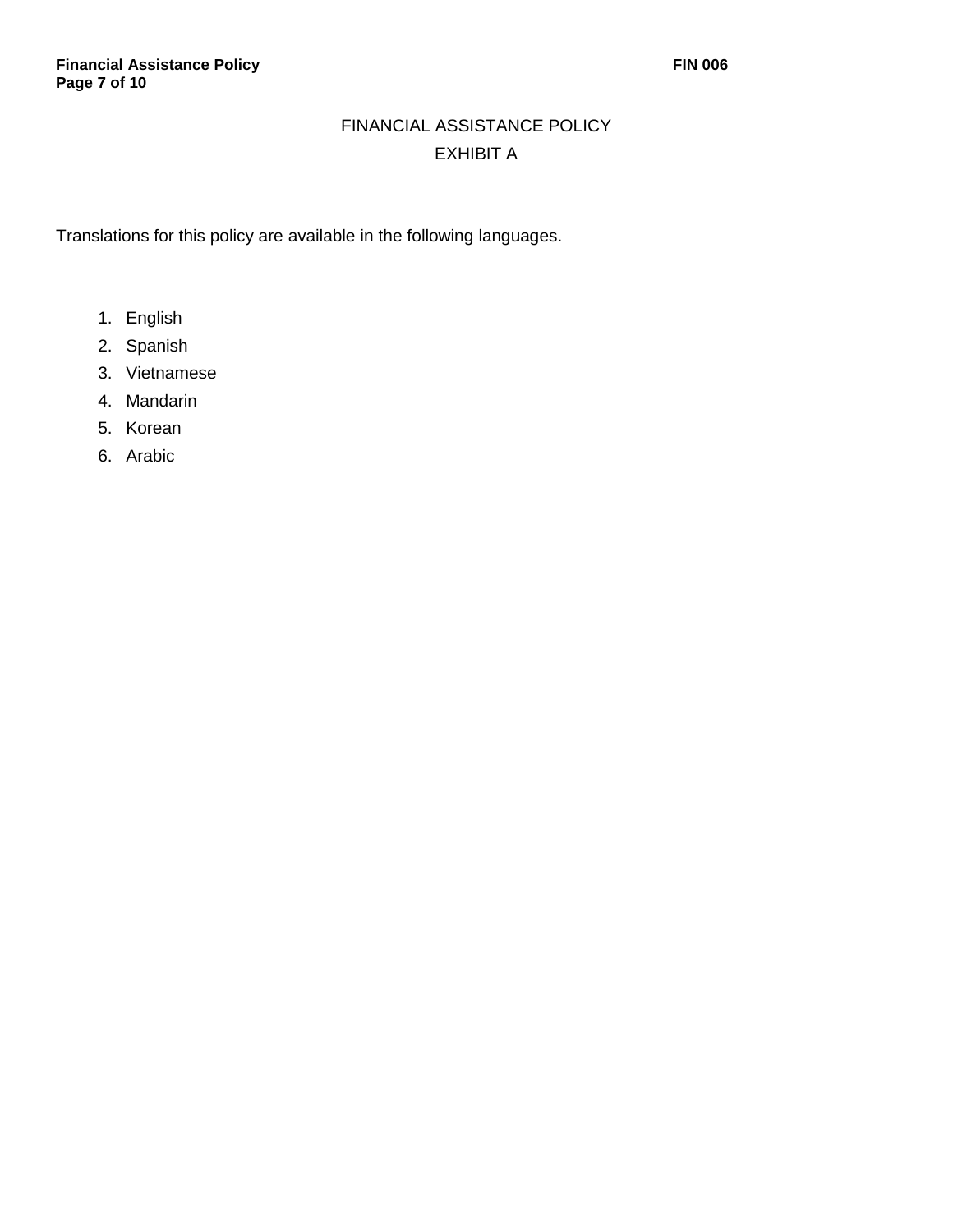# FINANCIAL ASSISTANCE POLICY EXHIBIT B

## SERVICES NOT COVERED BY THIS POLICY

The following services are not generally considered to be emergent or medically necessary care under this Policy.

- 1. Cosmetic Only Surgery
- 2. Bariatric Surgery
- 3. Bariatric Weight Loss Procedures
- 4. CT Calcium Scoring

All emergent or medically necessary care would be covered under this policy.

Pursuant to the MHS Emergency Medical Treatment and Labor Evaluation Policy (PC 033) "Any individual (including minor children and/or infant) who presents to any MHS facility requesting assistance for a potential Emergency Medical Condition (EMC) will receive a Medical Screening Exam (MSE) by a qualified Medical Provider to determine whether an EMC exists. Individuals determined to have an EMC, or be in Labor will be treated and their condition stabilized \*\*\*\* without regard to their ability to pay for services" It further states that the hospital shall not delay providing an MSE and/or necessary stabilizing treatment in order to inquire about an individual's method of payment or insurance status. Admission and registration staff are required to follow the following guidelines.

- 1. Do not interfere with the timeliness of the medical screen.
- 2. Do not call a managed care organization for permission to do a medical screen.
- 3. Do not say or imply anything to the patient that might discourage them from seeking the medical screen.
- 4. Avoid actions that discourage seeking emergency care.
- 5. Will not engage in debt collection activities in the emergency room.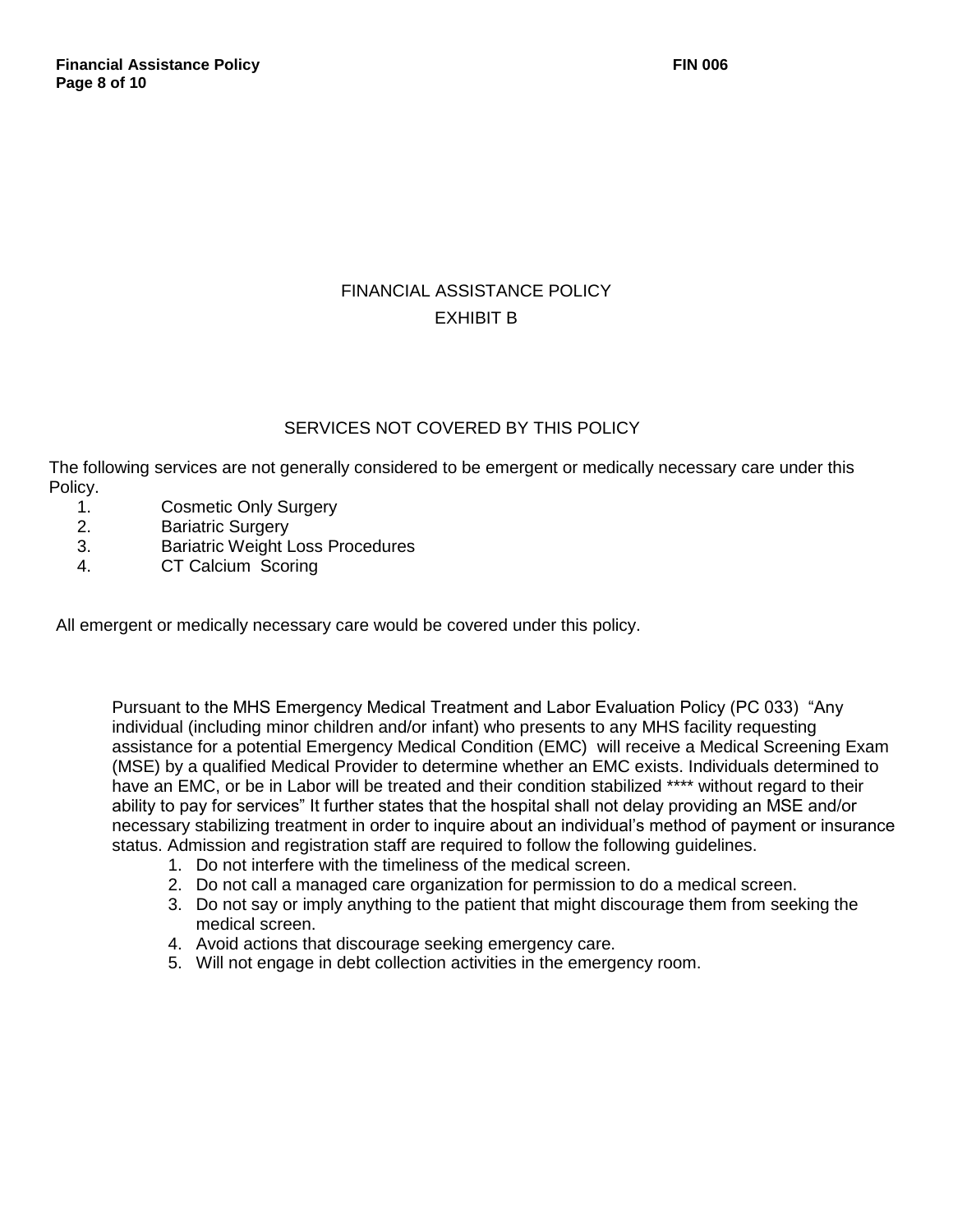## FINANCIAL ASSISTANCE POLICY  $EXHIBIT C<sup>2</sup>$

Based on Federal Poverty Guidelines issued 1/13/2021 <https://aspe.hhs.gov/poverty-guidelines>

|                                                                      | <b>Schedule A</b>                           |  |  |  |
|----------------------------------------------------------------------|---------------------------------------------|--|--|--|
| <b>Financially Indigent Classification</b>                           |                                             |  |  |  |
| Patient's Yearly Income must be equal to or less than the following: |                                             |  |  |  |
| <b>Number in Household</b>                                           | 200%                                        |  |  |  |
| 1                                                                    | \$<br>25,760                                |  |  |  |
| 2                                                                    | \$<br>34,840                                |  |  |  |
| 3                                                                    | \$<br>43,920                                |  |  |  |
| 4                                                                    | \$<br>53,000                                |  |  |  |
| 5                                                                    | \$<br>62,080                                |  |  |  |
| 6                                                                    | \$<br>71,160                                |  |  |  |
| 7                                                                    | \$<br>80,240                                |  |  |  |
| 8                                                                    | \$<br>89,200                                |  |  |  |
| <b>Patient Responsibility</b>                                        | 0% of Balance Due                           |  |  |  |
|                                                                      |                                             |  |  |  |
|                                                                      |                                             |  |  |  |
|                                                                      | <b>Schedule B</b>                           |  |  |  |
|                                                                      | <b>Financially Indigent Classification</b>  |  |  |  |
| Patient's Yearly Income must be equal to or less than the following: |                                             |  |  |  |
| <b>Number in Household</b>                                           | 500%                                        |  |  |  |
| 1                                                                    | \$<br>64,400                                |  |  |  |
| 2                                                                    | \$<br>87,100                                |  |  |  |
| 3                                                                    | \$<br>109,800                               |  |  |  |
| 4                                                                    | \$<br>132,500                               |  |  |  |
| 5                                                                    | \$<br>155,200                               |  |  |  |
| 6                                                                    |                                             |  |  |  |
|                                                                      | \$<br>177,900                               |  |  |  |
| 7                                                                    | \$<br>200,600                               |  |  |  |
| 8                                                                    | Ś<br>223,000                                |  |  |  |
|                                                                      | Lessor of Patient Account Balance or 10% of |  |  |  |

Patient Payments will not exceed Amounts Generally Billed (AGB).

 $\overline{a}$ 

MHS Financial Assistance Policy does not apply to bills from Doctors, outside labs and other providers

<sup>&</sup>lt;sup>2</sup> The amounts set forth in this exhibit are calculated based on the federal poverty guidelines published as of the date the version of this policy was adopted by the Finance Committee of the MHS Board of Directors on July 22, 2019. The Finance Committee has delegated authority to the MHS CFO to make changes to these amounts as needed and in a time frame that is reasonably practicable to keep current with changes in the federal poverty guidelines.